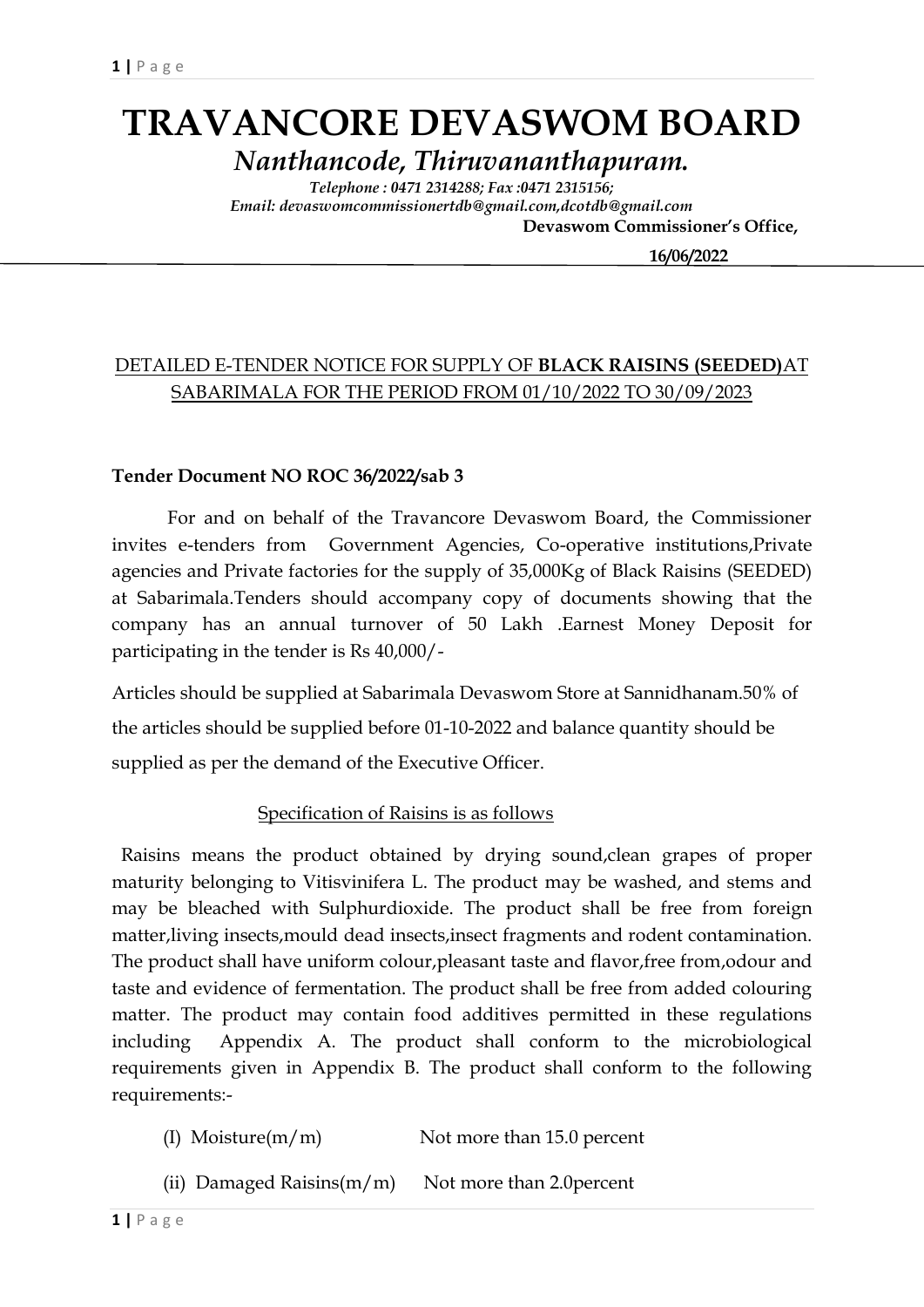(iii) Sugared Raisins $(m/m)$  Not more than 15.0. percent

Explanation- for the purpose of this paragraph

- (i) Damaged Raisins means raisins affected by sunburn,scars,mechanical injury which seriously affects the appearance,edibility and keeping quality;
- (ii) Sugared Raisins means raisins with external or internal sugar crystals which are readily apparent and seriously affect the appearance of the raisins.

### **GENERAL CONDITIONS**

- 1.1 The food item shall conform to the standards prescribed in the Food Safety & Standards (Food Products Standards and Food Additives)Regulations,2011(REG:2.3.47).
- 1.2 The entire lot will be rejected if the above condition is violated and penal provision will be invoked as decided by the Commissioner of Food Safety, Kerala, to such violation.
- 1.3 The supplier shall liable to be prosecuted under the Food Safety &Standards Act, 2006,if standard variations are noted from those prescribed under the Food Safety & Standards, Food Products standards and Food Additives Regulations, 2011.
- 1.4 The payment will be released only to those suppliers who supply raw materials which conform to the standards under the Food Safety &Standards (Food Products Standards and Food Additives)Regulations, 2011
- 1.5 The supplier should submit an Analysis Certificate from an accredited laboratory along with every lot supply
- 1.6 The supplier should have a valid **FBO/PFA/FPO/FSSAI** license issued by the competent authority.
- 1.7 The tenders submitted by the defaulters on earlier occasions in contract with the TRAVANCORE DEVASWOM BOARD will not be considered. The tenderer shall submit an affidavit along with the tender swearing that he is not a defaulter to the TRAVANCORE DEVASWOM BOARD on any earlier occasion.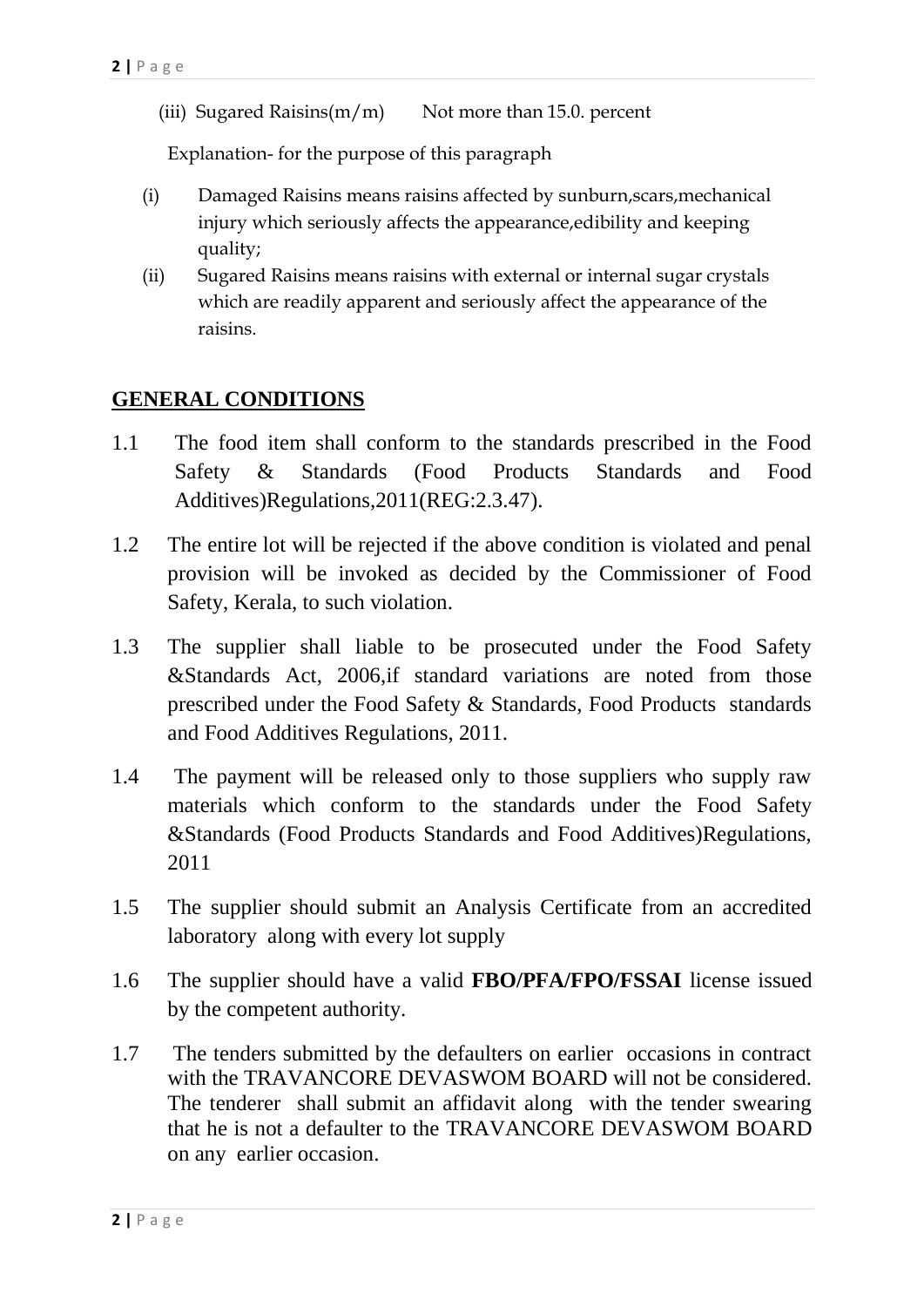- 1.8 The Black Raisins should be packed only in bags conforming to the standards of Food Safety. The name of the supplier and the month and year of packing should be mentioned on the bag. The bags should be of good quality and contain inner coating or having double layer so that Black Raisins can be preserved for long period without any contamination and not affected by humidity.
- 1.9 The suppliers should furnish the weight of the lorry load from the Weigh Bridge situated at Pampa and also furnish the Quality Certificate from accredited analytical laboratory for each load in addition to the test at Pampa.
- 1.10 The payment will be made only for the weight of the article excluding the weight of the bag.
- 1.11. The rates quoted should be inclusive of taxes, freight upto the respective designation, loading and unloading charges and all other expenses.
- 1.12. In case the contract is awarded, Bank Guarantee for an amount equivalent to 10% of the total value of the articles to be supplied and valid for one year will have to be produced as security for satisfactory fulfillment of the contract at the time of executing the Agreement.
- 1.13. Necessary agreement should be executed with the Devaswom Commissioner Travancore Devaswom Board within the stipulated time.
- 1.14. Negotiation Shall only be conducted with the lowest tenderer who full fills the prescribed pre-qualification criteria's.
- 1.15. No compromise in the quality of the articles will be allowed. **In case ,the samples contain health hazardous elements like tetrazine ,stringent action will be taken against the Firms submitting those samples, as recommended by the Commissioner of Food Safety, Kerala.**
- 1.16. The Tenders should be submitted through online on or before 05.00 P.M on 04.07.2022. The Tenders will be verified at 11.00 A.M on 06.07.2022
- 1.17. The Tenderers should submit four kilograms of samples on at the time of tender verification to the Office of the Devaswom Commissioner.
- 2.17. The Tenders submitted by those who were defaulters in the previous years will not be considered.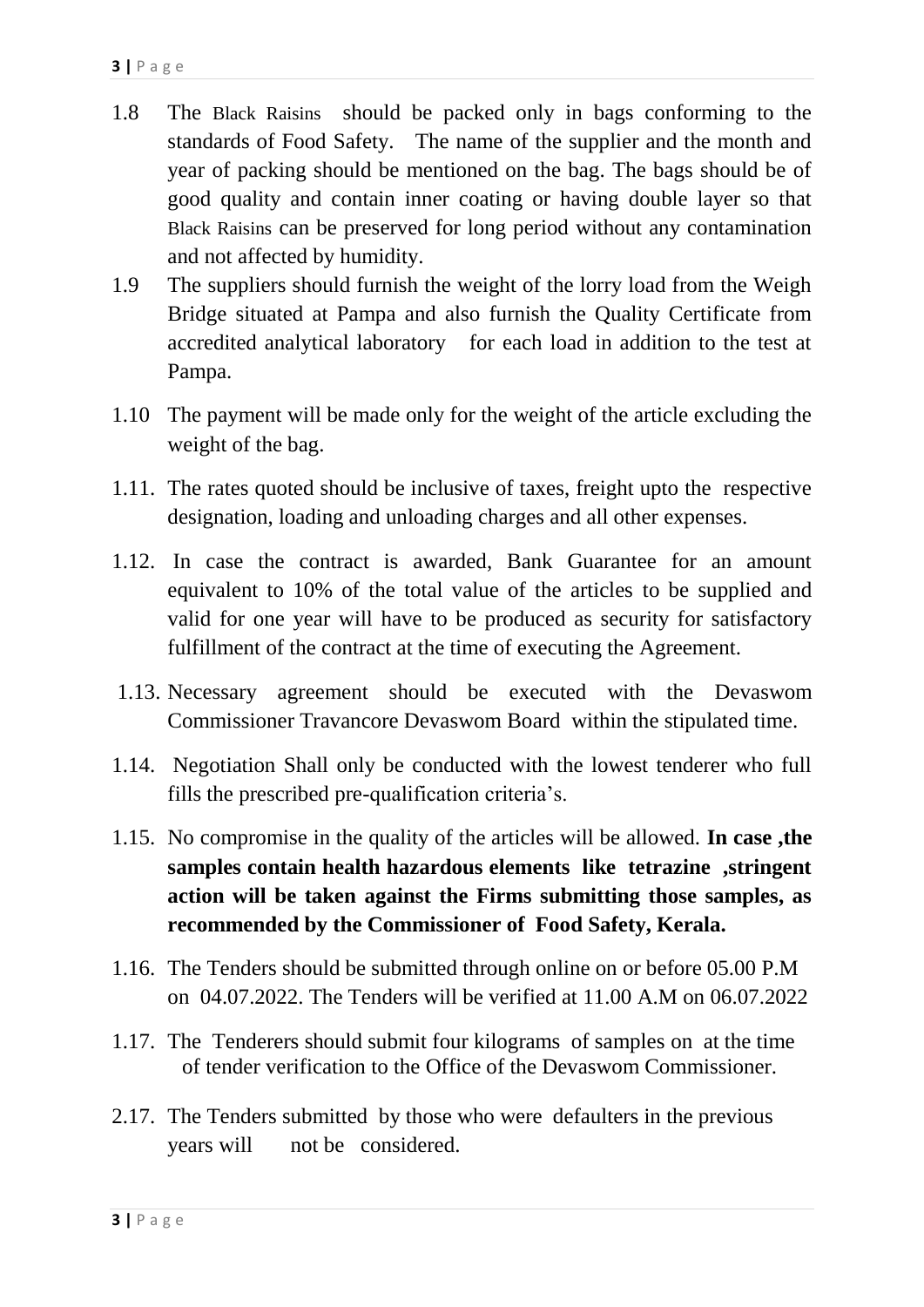1.18. The bidders should have the necessary portal enrolment with their own Digital Signature Certificate.

1.20. If any tenderer withdraws from his tender before the expiry of the period fixed for keeping the rates firm for acceptance, the Earnest Money if, any, deposited by him will be forfeited to the Board and such other legal actions will be taken against him as the Board thinks fit.

1.20. In case where a successful tenderer, after having made partial supply fails to fulfill the contract in full, all or any of the materials not supplied may at the discretion of the Board, be purchased by means of another tender/ quotation or by negotiation or from the next higher tenderer who had offered to supply already and the loss, if any, caused to the Board shall thereby together with such sum as may be fixed by the Board towards damages be recovered from the defaulting tenderer.

1.21. Any sum of money due and payable to the contractor (including security deposit returnable to him) under this contract may be appropriated by the Purchasing Officer or the Board or any other person authorized by the Board and set off against any claim of the Purchasing Officer or the Board for the payment of a sum of money arising out of or under any other contract made by the contractor with the Purchasing Officer or the Board or any other person authorized by the Board. Any sum of money due and payable to the successful tenderer or contractor from the Board shall be adjusted against any sum of money due to the Board from him under any other contract.

- 1.22 Negotiation Shall only be conducted with the lowest tenderer who full fills the prescribed pre-qualification criteria's.
- 1.23. If there is only one tender, it will not be opened in the first instance.
- 1.24 The Travancore Devaswom Board reserves the right to cancel the tender or change the timing and quantity of the supply of goods, if the goods are not required, whole or in part, due to the unforeseen circumstances such as natural disaster or epidemics. The suppliers has no right to seek compensation in the event of such occurrence.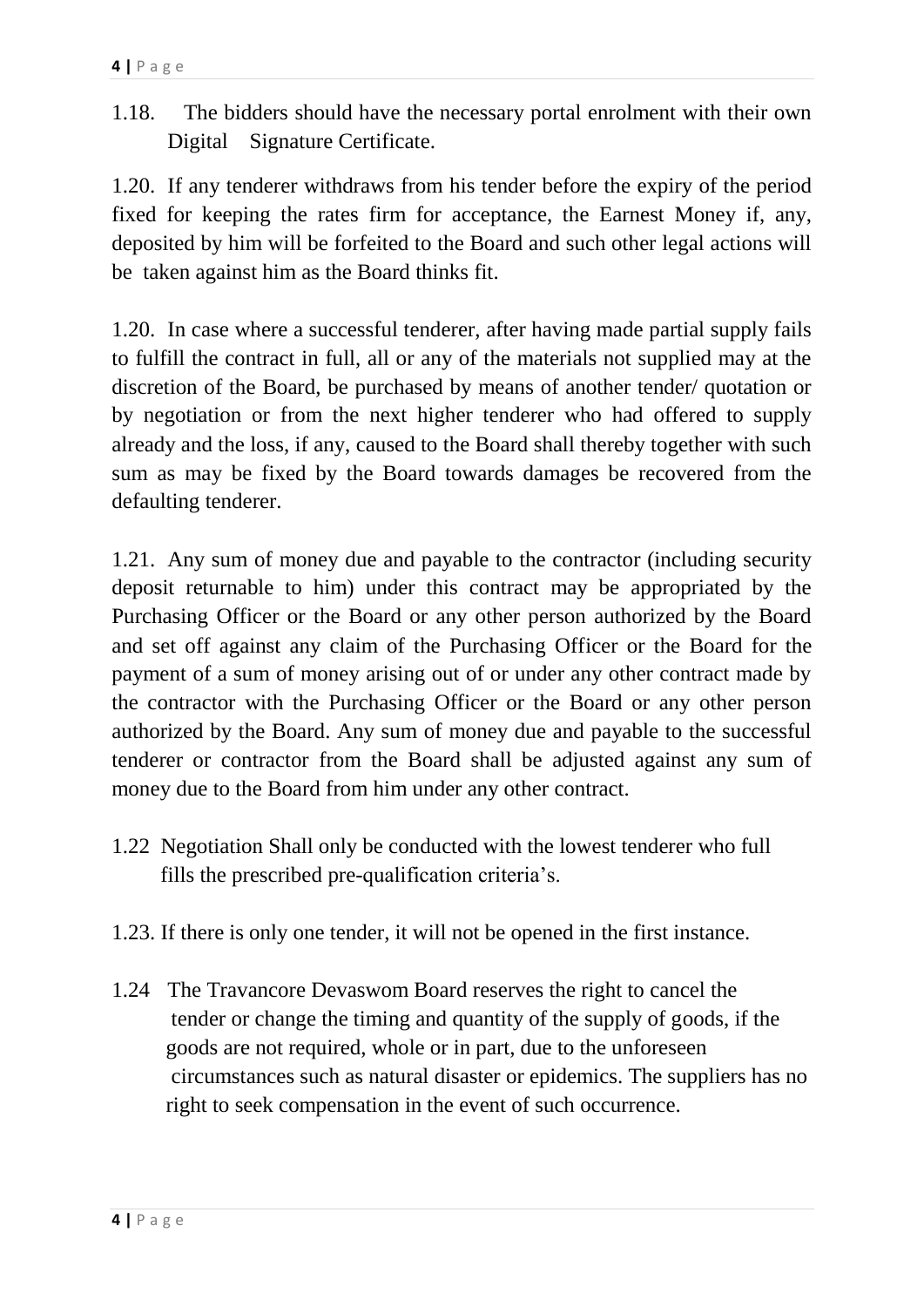# **2. DETAILS OF PRE-QUALIFICATION CRITERIA FOR THE TENDERS, TIME AND SCHEDULE AND COST OF BIDDING DOCUMENT, EMD TO BE SUBMITTED BY THE BIDDER FOR PARTICIPATION IN THIS BID**

- (a) Cost of tender document.-Rs1500/- through online
- (b) Earnest Money Deposit –Rs 40,000 /-(Rupees Forty Thousand only) through online
- (c) Tender Closing date: *04 .07.2022 at 05.00 P.M*
- (d) Tender Opening date *06.07.2022 at 11.00 A.M*
- (e) Mode of submission of tender :Tender should be submitted through online in*'' www.etenders.kerala.gov.in''.*
- (f) Tender documents consisting of qualification information and eligibility criteria of bidders, Technical specification, schedule of quantities etc. are available in the web site **''www. etenders.kerala.gov.in''.**
- (g) Other details of tender documents are available in the website**''www.etenders.kerala.gov.in''.**

### **3.DOCUMENTS TO BE FURNISHED ALONG WITH THE TENDER**

- *3.1 The* Black Raisins *Manufacturing Units should have proper valid license by the authority concerned for manufacturing/processing and storing of*  Black Raisins*, the copy of which will have to be furnished. In respect of Traders and processors a valid trading license as may be applicable for trading in* Black Raisins*, a copy of which may be submitted.*
- *3.2 Attested copy of the Audited Balance Sheet and Profit / Loss Account for the t three years duly certified by a Chartered Accountant if it is a own manufacturing unit. In case of a leased unit, the above documents of both the entities i.e. the lessor and the lessee will have to be furnished. In respect of Traders and Processors, the attested copy of the Balance Sheet and the Profit/ Loss Account for the last three years duly certified by a Chartered Accountant shall be submitted.*
- *3.3The applicants shall submit attested copy of the Income Tax Returns of last three years with a copy of PAN card attested by authorized signatory.*
- *3.4Attested copy of Certificate of Registration under Excise, VAT, State / Central SalesTax Act, Service Tax Act as applicable.*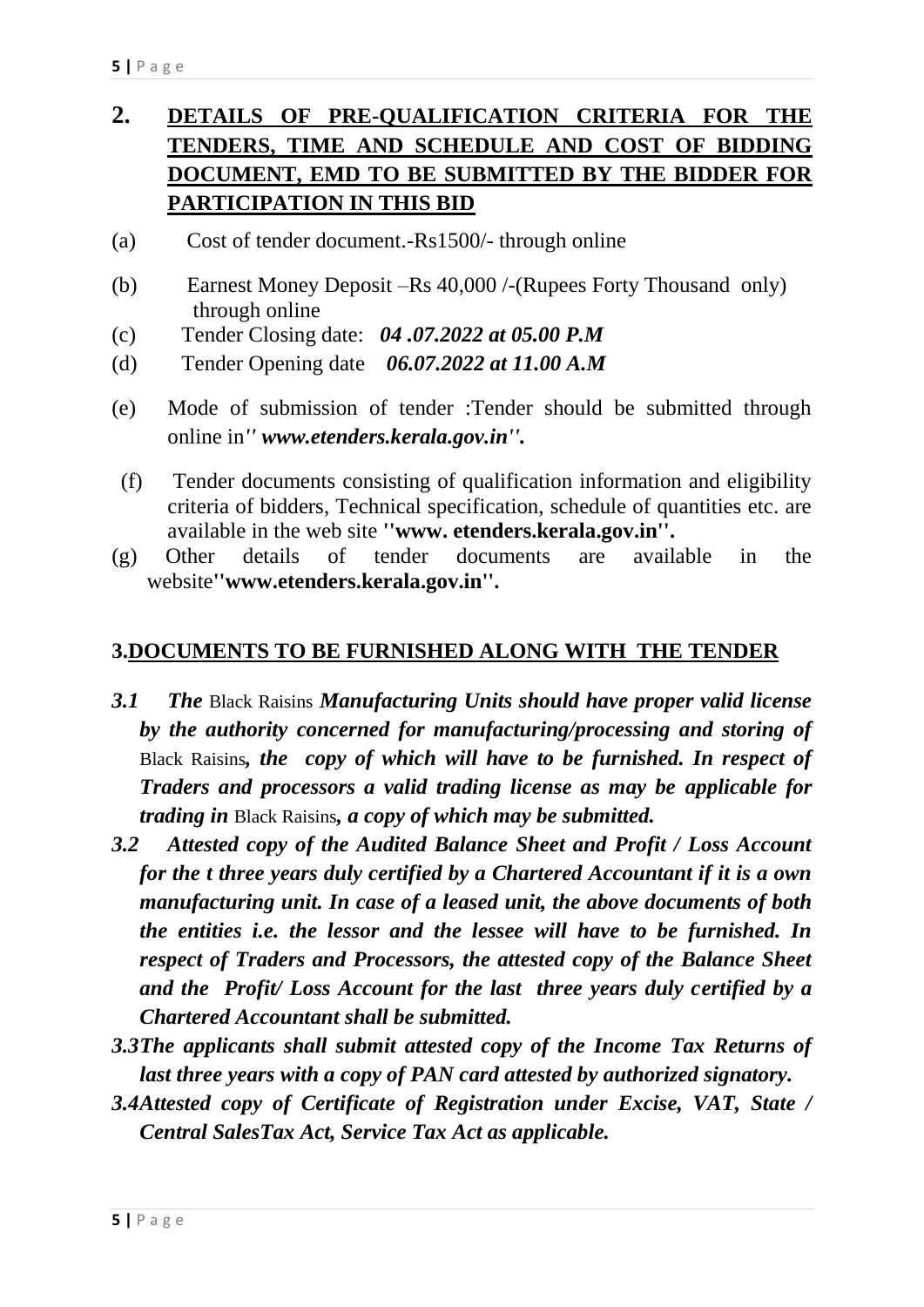- *3.5.Certificate showing the experience in the respective fields issued by the District Level Officers of the Industries Department of the State Government.*
- *3.6. A Passport size photo of the proprietor or the managing authority along with three specimen signatures duly attested by a Gazetted Officer or Notary Public.*
- *3.7 An affidavit on Rs 200/- Non Judicial Stamp Paper and Notarized , regarding:*

*3.7(a). Not having been prosecuted for the violation rules / law under the Essential Commodities Act or any such others law or orders thereunder in any court of law.*

*3.7(b). Not having been black listed by any organization or Government for non-performance of contractual obligation.*

- *3.8 In case of partnership firm or Co-operative or Corporate, the* Black Raisins *Manufacturing Units, Trading Firms and processing units should furnish a copy of the partnership deed or byelaw or Memorandum as the case may be. In case of partnership firms, the share holding pattern should be duly certified by the Chartered Accountant along with details such as name, age, education and experience of the partners. In case of Co operative / corporate body copy of letter of authorization of the Chief Executive or the authorized person to register and participate in the eprocurement/tender process should be furnished.*
- *3.9 In case of supplier who has entered in to lease agreement with the* Black Raisins *manufacturing Units, the copy of the legally registered lease agreement duly certified by the Charted Accountant shall be enclosed.*
- *3.10 The* Black Raisins *Manufacturing Units, Trading firms should furnish letter of authority or power of attorney for having authorized the person to sign the documents on behalf of the firm or society or corporate body. Attestation of signature of such authorized signatory from the Bank where the firm is having its account is essential.*
- *3.11 The address proof of the authorized signatory viz. Telephone bill/copy of Passport /Electricity bill/ voter ID proof/Aadhar Card should be submitted along with the application. The address proof in respect of the firm shall be either certificate of registration or certificate of incorporation issued by the authority concerned.*
- *3.12. Bank Account details of the firm along with the IFSC code, Branch details and address shall be furnished in the letterhead of the firm.*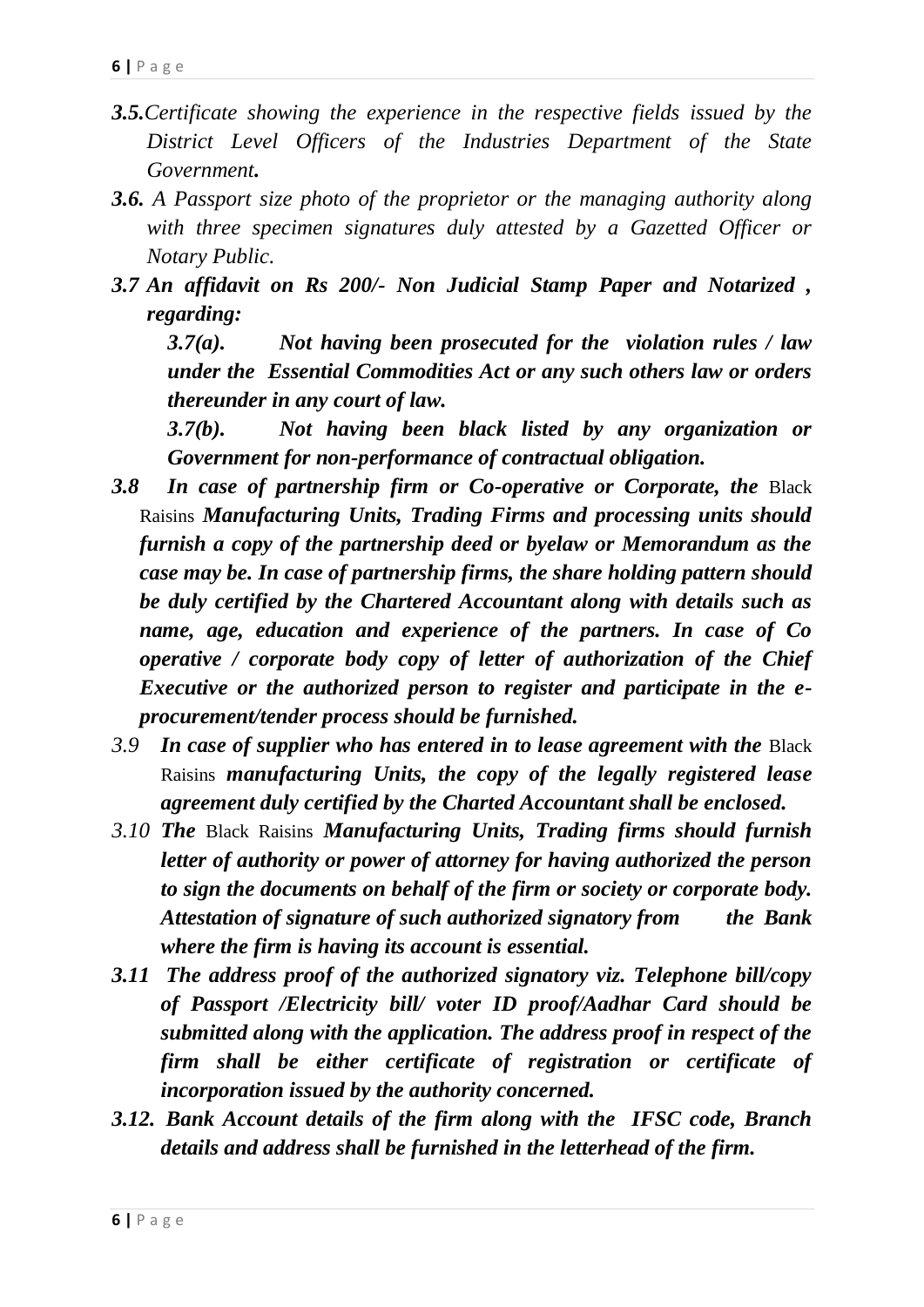## 3.13. **Details of online payment are given separately in the Appendix attached with the tender document.**

### **4. SPECIAL INSTRUCTIONS TO THE BIDDER FOR THE E- SUBMISSION OF THE BIDS**

- 4.1 Bidder should do the registration in the tender site http://etenders.kerala.gov.in using the option available. Then the Digital Signature Registration has to be done with the e-token, after logging into the site. The e-token may be obtained from one of the authorized certifying authorities such as SIFY/TCS/nCode.
- 4.2 If there is any clarification, this may be obtained online through the tender site or through the contract details. The Bidder should take into account the Corrigendum if any published If any before submitting the bids through online.
- 4.3 After the bid submission, the acknowledgement number given by the etendering system should be printed by the bidder and kept as a record of evidence for online submission of bid for the particular tender.
- 4.4 The Tender Inviting Authority (TIA) will not be held responsible for any sort of delay or difficulties faced during the submission of bids through online by the bidders.
- 4.5 The bidder should submit the bid documents by online mode through the site http://etenders.kerala.gov.in .
- 4.6 Each documents to be uploaded through online for the tenders less than 2 MB. If any document is more than2 MB, it can be converted to rar/zip format and then the same can be uploaded. However if the file size is less than 1 MB the time for uploading transaction will be very fast. The total size of the documents in all the covers put up together, should be less than or equal to 12 MB.
- 4.7 The bidder should ensure that the bid documents submitted are free from virus and If the documents could not be opened, due to virus, during tender opening, the bid Is liable to be rejected.
- 4.8 The time settings fixed on the server side are displayed at the top of the tenders. It will be valid for all actions of requesting bid submission, bid opening etc, in the e-tender system. The bidders should follow this time schedule during bid submission.
- 4.9 All the data being entered by the bidders would be encrypted using PKI encryption techniques to ensure the secrecy of the data. The data entered will not be viewed by authorized persons during bid submission and not be viewable by any one until the time of bid opening. The submitted tender documents become readable only after the tender opening by the authorized individual.
- 4.10 The confidentiality of the bids is maintained since the secured Socket Layer 128 bit Encryption technology is used. Data storage encryption of sensitive field is done.